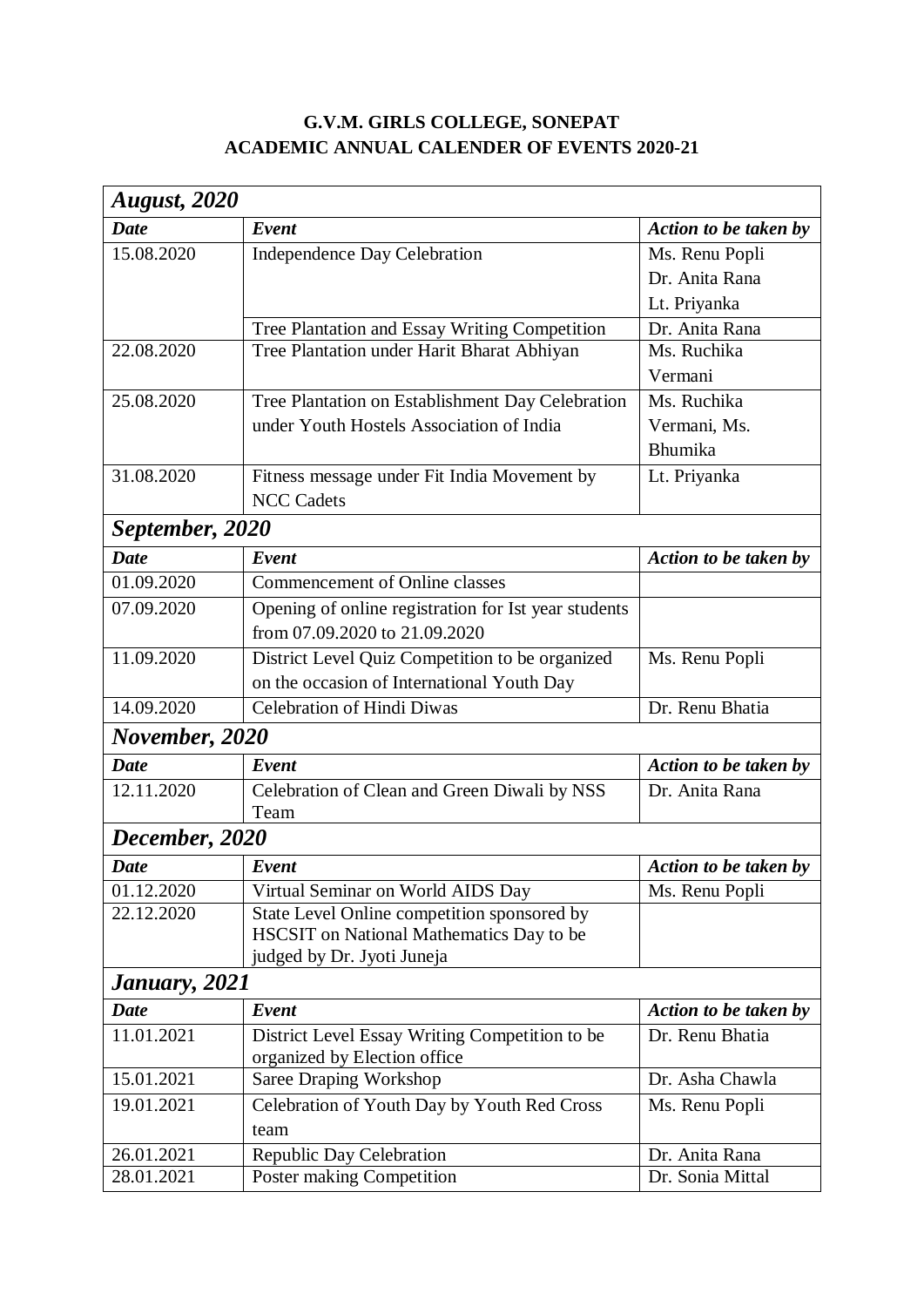|                     | GVMGC to be declared as Tobacco Free Campus                    |                       |  |  |
|---------------------|----------------------------------------------------------------|-----------------------|--|--|
| February, 2021      |                                                                |                       |  |  |
| <b>Date</b>         | Event                                                          | Action to be taken by |  |  |
| 01.02.2021          | Seven Days NSS Camp to be organized at<br>Udeshipur            | Dr. Anita Rana        |  |  |
| 09.02.2021          | Ceremony of Certificate and Scholarship                        | Mr. Rakesh Juneja     |  |  |
|                     | distribution of Community College                              |                       |  |  |
| 16.02.2021          | <b>Basant Panchmi Celebration</b>                              | Dr. Kiran Kapoor      |  |  |
| 17.02.2021          | Awareness Programme on COVID-19 by                             | Ms. Ruchika           |  |  |
|                     | University Outreach Programme team                             | Vermani               |  |  |
| 18.02.2021          | State Level Slogan Writing Competition by                      | Ms. Shashi Parbha     |  |  |
|                     | History deptt.                                                 |                       |  |  |
| 23.02.2021          | One Day Training Workshop of Nodal Teachers                    | Ms. Renu Popli        |  |  |
|                     | and Peer Educators of Red Ribbon Club                          |                       |  |  |
| <b>March</b> , 2021 |                                                                |                       |  |  |
| <b>Date</b>         | Event                                                          | Action to be taken by |  |  |
| 02.03.2021          | National Level Online Quiz Competition 'Go                     | Ms. Kamlesh Chopra    |  |  |
|                     | Quizzical' by English deptt.                                   |                       |  |  |
|                     | Dental Checkup Camp by University Outreach                     | Ms. Ruchika           |  |  |
|                     | Programme team                                                 | Vermani               |  |  |
| <i>April, 2021</i>  |                                                                |                       |  |  |
| <b>Date</b>         | Event                                                          | Action to be taken by |  |  |
| 15.04.2021          |                                                                |                       |  |  |
|                     | Awareness programme to be organized against                    | Lt. Priyanka          |  |  |
|                     | Plastic through Nukkad Natak 'Say No to Plastic'               |                       |  |  |
|                     | by NCC Cadets                                                  |                       |  |  |
| <b>June</b> , 2021  |                                                                |                       |  |  |
| <b>Date</b>         | Event                                                          | Action to be taken by |  |  |
| 21.06.2021          | Celebration of 7th International Yoga Day by                   | Ms. Renu Popli        |  |  |
|                     | Youth Red Cross Society                                        | Lt. Priyanka          |  |  |
| <b>July</b> , 2021  |                                                                |                       |  |  |
| <b>Date</b>         | Event                                                          | Action to be taken by |  |  |
| 07.07.2021          | Slogan Writing and Poster Making competition by                | Ms. Rajni Katyal      |  |  |
|                     | Geography deptt.                                               |                       |  |  |
| 31.07.2021          | Retirement day of Dr. Jyoti Juneja, Principal                  |                       |  |  |
| <b>August, 2021</b> |                                                                |                       |  |  |
| <b>Date</b>         | Event                                                          | Action to be taken by |  |  |
| 15.08.2021          | Independence Day celebration                                   | Dr. Anita Rana        |  |  |
|                     |                                                                | Ms. Renu Popli        |  |  |
| 16.08.2021          | Presentation of colorful Cultural Show by Women                | Ms. Bhumika Sharma    |  |  |
|                     | TV India Network in collaboration with Ankit                   |                       |  |  |
| 20.08.2021          | Dhariwal Trust, Haryana<br>Awareness Programme on Corona Virus | Ms. Vandana           |  |  |
|                     | Vaccination at Village Fazilpur, Sonipat by                    | Sachdeva              |  |  |
|                     | University Outreach Programme Team                             |                       |  |  |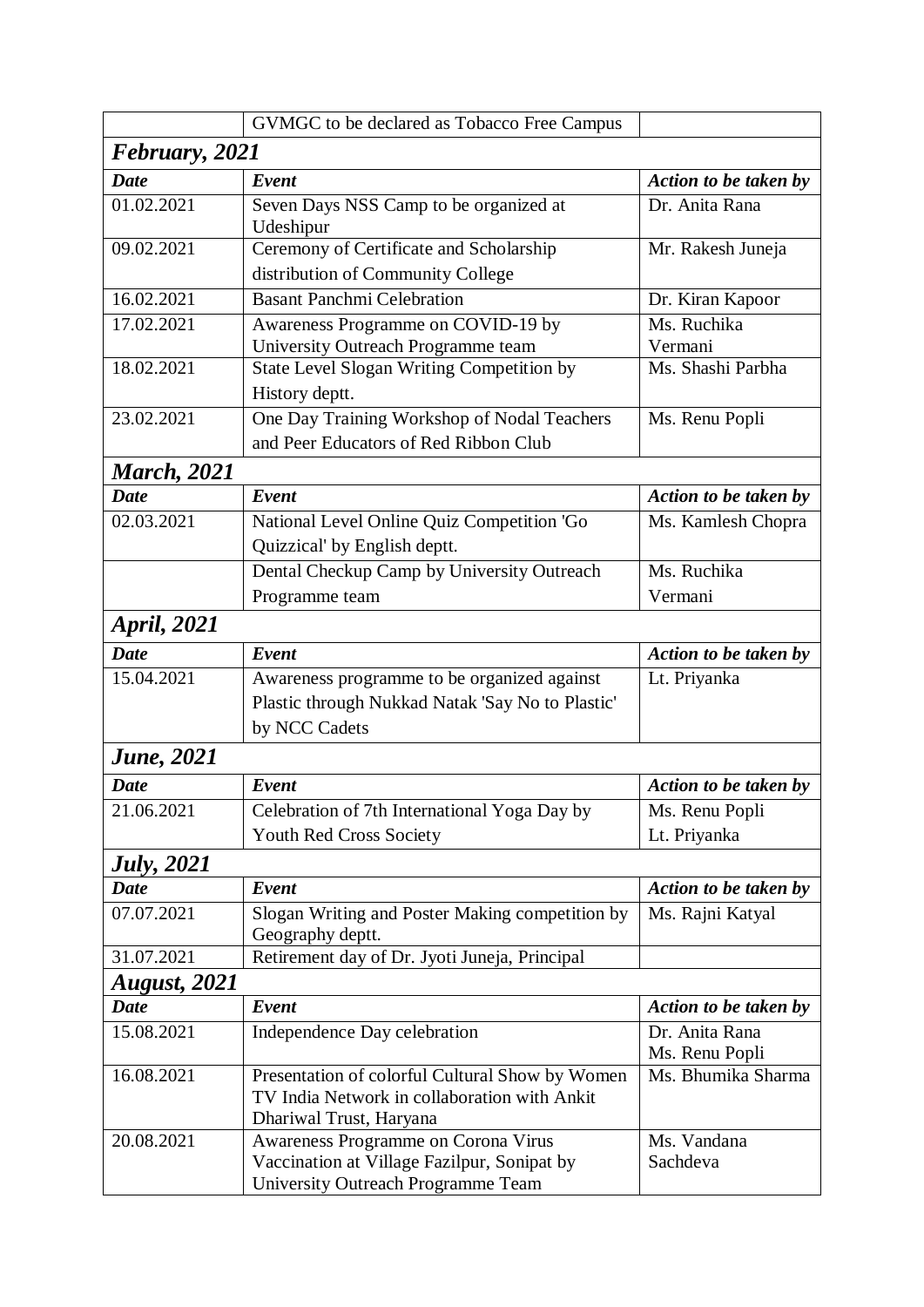| September, 2021 |                                                                                         |                         |  |
|-----------------|-----------------------------------------------------------------------------------------|-------------------------|--|
| <b>Date</b>     | Event                                                                                   | Action to be taken by   |  |
| 01.09.2021      | Celebration of Poshan Maah by NSS Team from<br>01.09.2021 to 30.09.2021                 | Dr. Anita Rana          |  |
| 03.09.2021      | Slogan Writing and Poster Making competition by<br>Road Safety Club                     | Dr. Pooja Gulati        |  |
| 04.09.2021      | Girls Education Awareness Programme by<br>University Outreach Programme Team at Village | Ms. Vandana<br>Sachdeva |  |
|                 | Fazilpur                                                                                |                         |  |
| 06.09.2021      | Quiz competition on HIV/AIDS by Red Ribon                                               | Ms. Vandana             |  |
|                 | Club and University Outreach Programme Team                                             | Sachdeva                |  |
|                 | District Level Essay Writing competition and                                            | Ms. Kamlesh Chopra      |  |
|                 | Declamation contest by District Election Office,<br>Sonipat                             |                         |  |
| 09.09.2021      | Slogan Writing competition and Rally under<br>Poshan Maah by NSS Team                   | Dr. Anita Rana          |  |
| 14.09.2021      | Online State Level Essay Writing competition by                                         | Dr. Vandana Malik       |  |
|                 | Hindi deptt.                                                                            |                         |  |
| 15.09.2021      | Participation of students in Open Senior                                                | Ms. Anu Dahiya          |  |
|                 | Taekwondo Championship held from 11.09.2021                                             |                         |  |
|                 | to 12.09.2021 at Rajasthan Patrika Indoor<br>Stadium, Jaipur                            |                         |  |
| 16.09.2021      | Awareness Campaign through Nukkad Natak on                                              | Lt. Priyanka            |  |
|                 | 'Beti Suraksha' by NCC Cadets                                                           |                         |  |
| 22.09.2021      | To observe World Car Free Day                                                           | Ms. Renu Popli          |  |
| 29.09.20210     | State Level Qwan-ki-do competition at VSP                                               | Ms. Anu Dahiya          |  |
| 30.09.2021      | <b>International School</b><br>Workshop on 'Nutritious Food and Balanced Diet'          | Ms. Vandana             |  |
|                 | by University Outreach Programme Team and                                               | Sachdeva                |  |
|                 | NSS Team at Village Fazilpur                                                            | Dr. Anita Rana          |  |
| October, 2021   |                                                                                         |                         |  |
| Date            | Event                                                                                   | Action to be taken by   |  |
| 02.10.2021      | Awareness Rally on 'Swachhta' by NSS Team and                                           | Ms. Vandana             |  |
|                 | University Outreach Programme Team                                                      | Sachdeva                |  |
|                 |                                                                                         | Dr. Anita Rana          |  |
|                 | Swachhta Abhiyan by NCC Cadets                                                          | Lt. Priyanka            |  |
| 06.10.2021      | Nomination of five NCC Cadets for Scholarship                                           | Lt. Priyanka            |  |
|                 | by Cadets Welfare Society                                                               |                         |  |
| 11.10.2021      | Inter Departmental Online Poster Making                                                 | Dr. Pooja Gulati        |  |
|                 | competition by Nature and Traffic Interpretation                                        |                         |  |
|                 | Centre                                                                                  |                         |  |
| 21.10.2021      | Hawan Ceremony and Commencement of New                                                  |                         |  |
|                 | session (offline mode)                                                                  |                         |  |
| 29.10.2021      | Powerpoint Presentation competition by Computer<br>Science deptt.                       | Mr. Rakesh Juneja       |  |
|                 | District Level Science Quiz competition                                                 | Dr. Manjula Spah        |  |
|                 | sponsored by Haryana State Council for Science                                          |                         |  |
|                 | and Technology                                                                          |                         |  |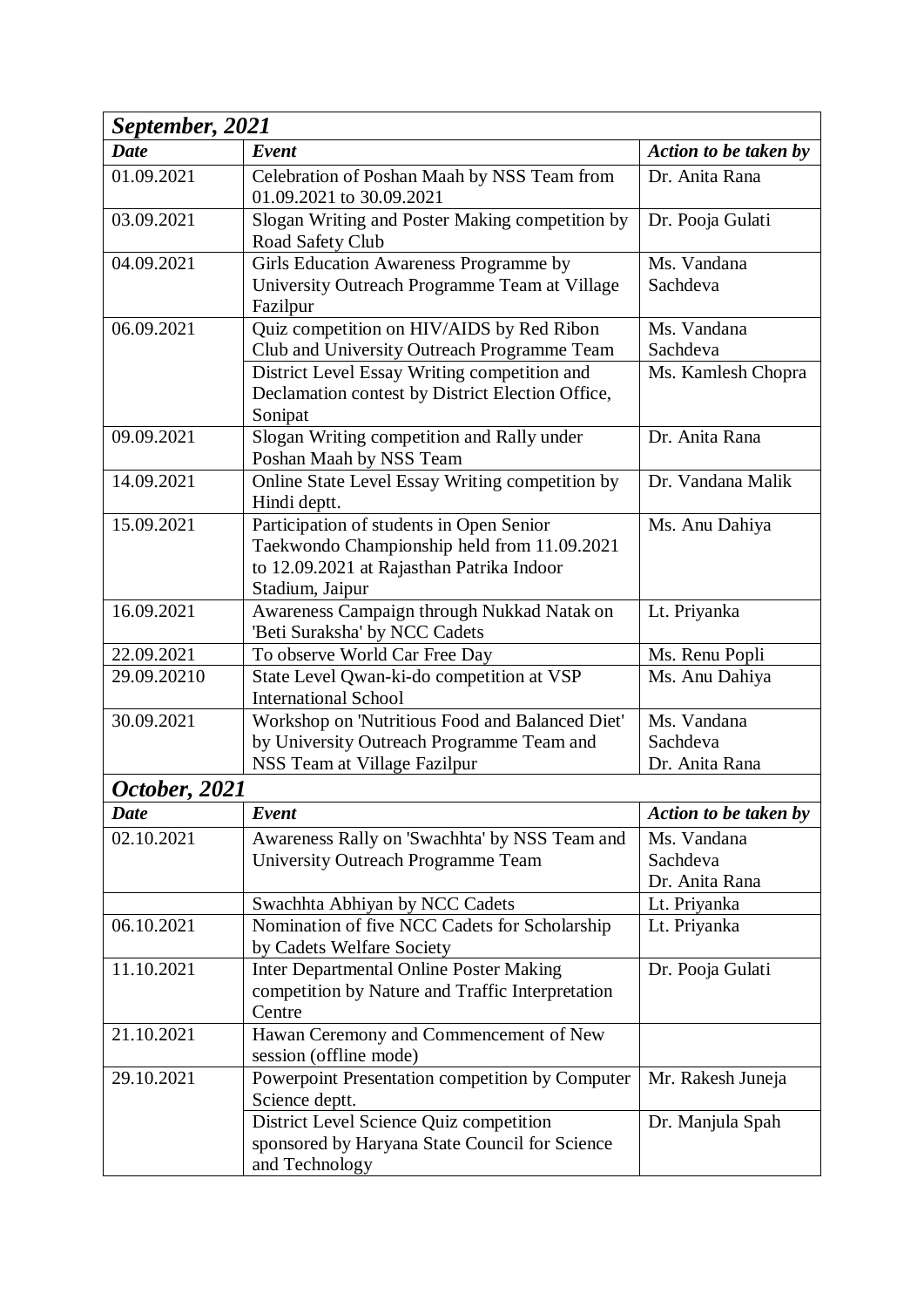| 30.10.2021     | Green Diwali celebration at Fazilpur by                                                                                                                                                                                | Ms. Vandana           |
|----------------|------------------------------------------------------------------------------------------------------------------------------------------------------------------------------------------------------------------------|-----------------------|
|                | University Outreach Programme Team                                                                                                                                                                                     | Sachdeva              |
|                | Exhibition by Special Children on Diwali by                                                                                                                                                                            | Ms. Renu Popli        |
|                | Youth Red Cross Team                                                                                                                                                                                                   |                       |
| November, 2021 |                                                                                                                                                                                                                        |                       |
| <b>Date</b>    | Event                                                                                                                                                                                                                  | Action to be taken by |
| 12.11.2021     | Collage Making and Slogan Writing competition<br>by BBA deptt.                                                                                                                                                         | Dr. Parveen Sharma    |
| 13.11.2021     | Online competition 'Pen Down Your Ideas' by<br>Commerce deptt.                                                                                                                                                         | Dr. Suman Nasa        |
| 15.11.2021     | Powerpoint Presentation competition by BBA<br>deptt.                                                                                                                                                                   | Dr. Parveen Sharma    |
| 18.11.2021     | 'Synergy: An Exhibition on Role of Commerce in<br>Daily Life' by Commerce deptt.                                                                                                                                       | Dr. Suman Nasa        |
| 23.11.2021     | Workshop on 'Management Excellence by<br>Meditation and Communication' by BBA deptt.                                                                                                                                   | Dr. Parveen Sharma    |
| 25.11.2021     | Legal Awareness Camp under the auspices by<br><b>District Legal Services Authority</b>                                                                                                                                 | Ms. Bhumika Sharma    |
| 26.11.2021     | An Extension Lecture on Data Mining by<br>Computer Science deptt.                                                                                                                                                      | Mr. Rakesh Juneja     |
| December, 2021 |                                                                                                                                                                                                                        |                       |
| <b>Date</b>    | Event                                                                                                                                                                                                                  | Action to be taken by |
| 01.12.2021     | Poster Making and Slogan Writing competition by                                                                                                                                                                        | Ms. Vandana           |
|                | University Outreach Programme Team                                                                                                                                                                                     | Sachdeva              |
| 02.12.2021     | Bio-Logo Quiz by Biotech deptt.                                                                                                                                                                                        | Dr. Sachin Kumari     |
| 03.12.2021     | Seminar on Cervical Cancer by NSS Team                                                                                                                                                                                 | Dr. Anita Rana        |
| 04.12.2021     | <b>Talent Show</b>                                                                                                                                                                                                     | Ms. Rajni Katyal      |
| 07.12.2021     | Poster Making competition by Tobacco Control<br>Cell                                                                                                                                                                   | Dr. Sonia Mittal      |
|                | One Day Workshop by BBA deptt.                                                                                                                                                                                         | Dr. Parveen Sharma    |
| 10.12.2021     | District Level Declamation competition by Nehru<br>Yuva Kendra                                                                                                                                                         | Ms. Niharika          |
| 11.12.2021     | FUSION-2021 by PG deptt. of Commerce                                                                                                                                                                                   | Ms. Tarika Sethi      |
|                | An Extension Lecture on 'Career Opportunities<br>after B.Com.' by Women Cell                                                                                                                                           | Dr. Pooja Gulati      |
| 14.12.2021     | Participation of students in Inter-District Science<br>Exhibition for the session 2021-22 at Tau Devi<br>Lal Govt. College for Women, Murthal Sonipat                                                                  | Dr. Rashmi Jawa       |
| 15.12.2021     | Library Orientation Programme from 15.12.2021<br>to 21.12.2021                                                                                                                                                         | Ms. Anita Gaba        |
| 17.12.2021     | Summit on Career Counseling and Corporate<br>Needs by BBA deptt.                                                                                                                                                       | Dr. Parveen Sharma    |
| 20.12.2021     | Seminar on 'Emerging Entrepreneurship<br>Government Gateways' by Mr. Bhushan Kumar<br>(District Industries Centre) by Entrepreneurship<br>and Innovation Cell for developing<br>entrepreneurship skills among students | Dr. Suman Nasa        |
| 23.12.2021     | Rang Manch Khoj Pratibha ki' by Computer                                                                                                                                                                               | Mr. Rakesh Juneja     |